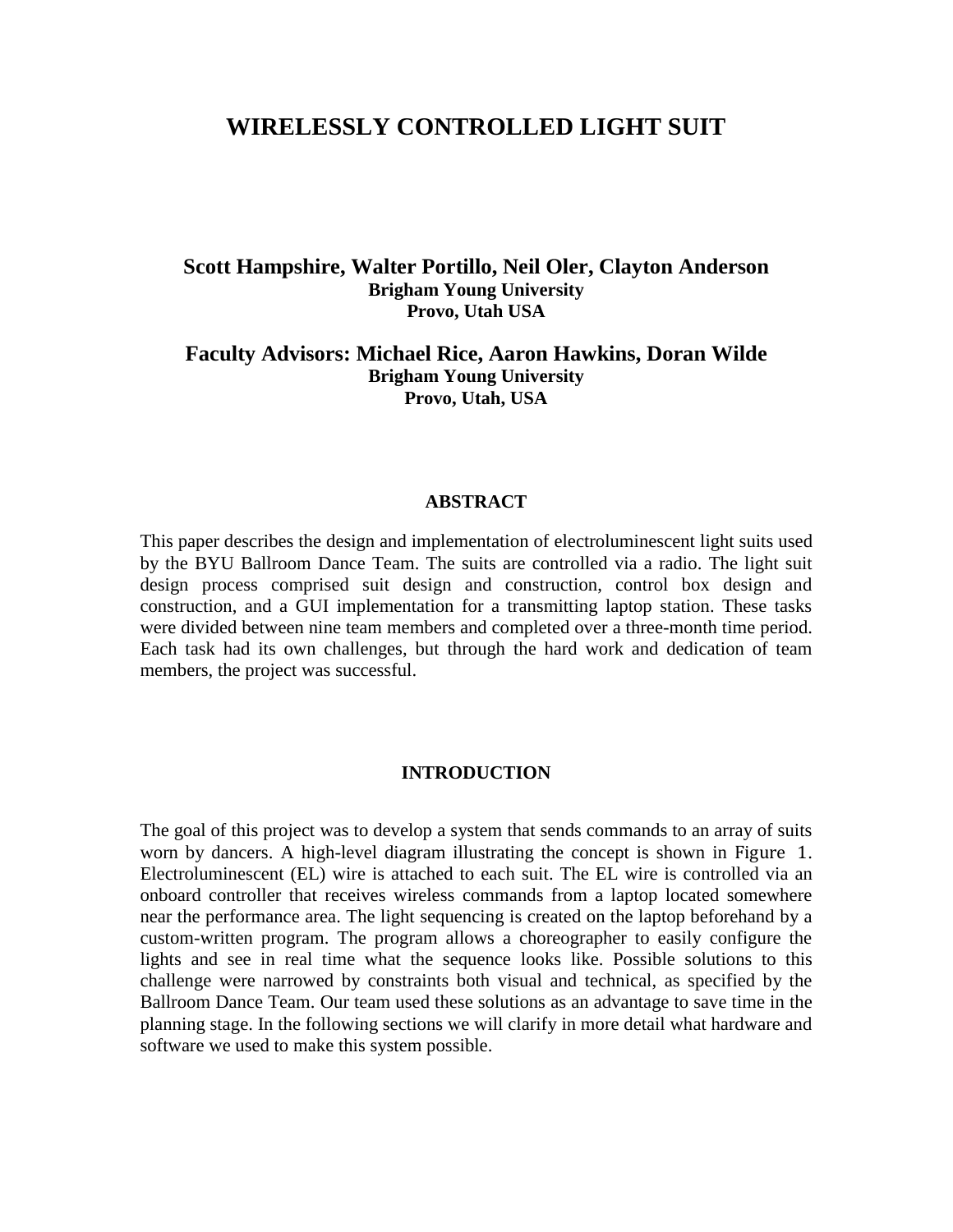

**Figure 1: A high-level block diagram of the wirelessly-controlled light suit system.**

# **SUIT CONSTRUCTION**

<span id="page-1-0"></span>We began the project with a prototype suit that was created as a rough design for the suits to test the functionality/feasibility of the project. This prototype suit was constructed from a bodysuit that had been supplied by the BYU Ballroom Dance Team. On this prototype suit, the electroluminescent (EL) wire was secured to the bodysuit via fishing line. The control box utilized RJ45 connections to interface with the hardware of the suit. Both of which proved difficult to manage on a functional level.

The next-generation suits were a cloth/vinyl hybrid that was custom tailored for each dancer. The shell was made with patches of vinyl affixed to a basic cloth suit. The EL wire was affixed to the vinyl shell of the suits to give rigidity and a firm backing to the wire. This gave a good support on which to mount the EL wire, and allowed the joints to flex without "puckering" the material, which would cause the wire lines to become uneven to viewers. This allowed uniform lines to be traced and routed to give a clean look to the audience. The EL wire was held to the vinyl with an industrial grade rubber cement used widely in the performing arts community.

The suits in their entirety were made of seven different sections: Torso, Legs, Feet, Hands and a Mask. The interconnects between these sections were created using medium molex connectors. The molex connectors were chosen for their durability, versatility and ease of replacement and construction.

Each suit was also paired with a shield that was used during the performance. Shields were made from circular snow sleds that were fitted with a control board, battery, radio and handle for the dancer. We did not face any challenges with the shields on a functional or visual level.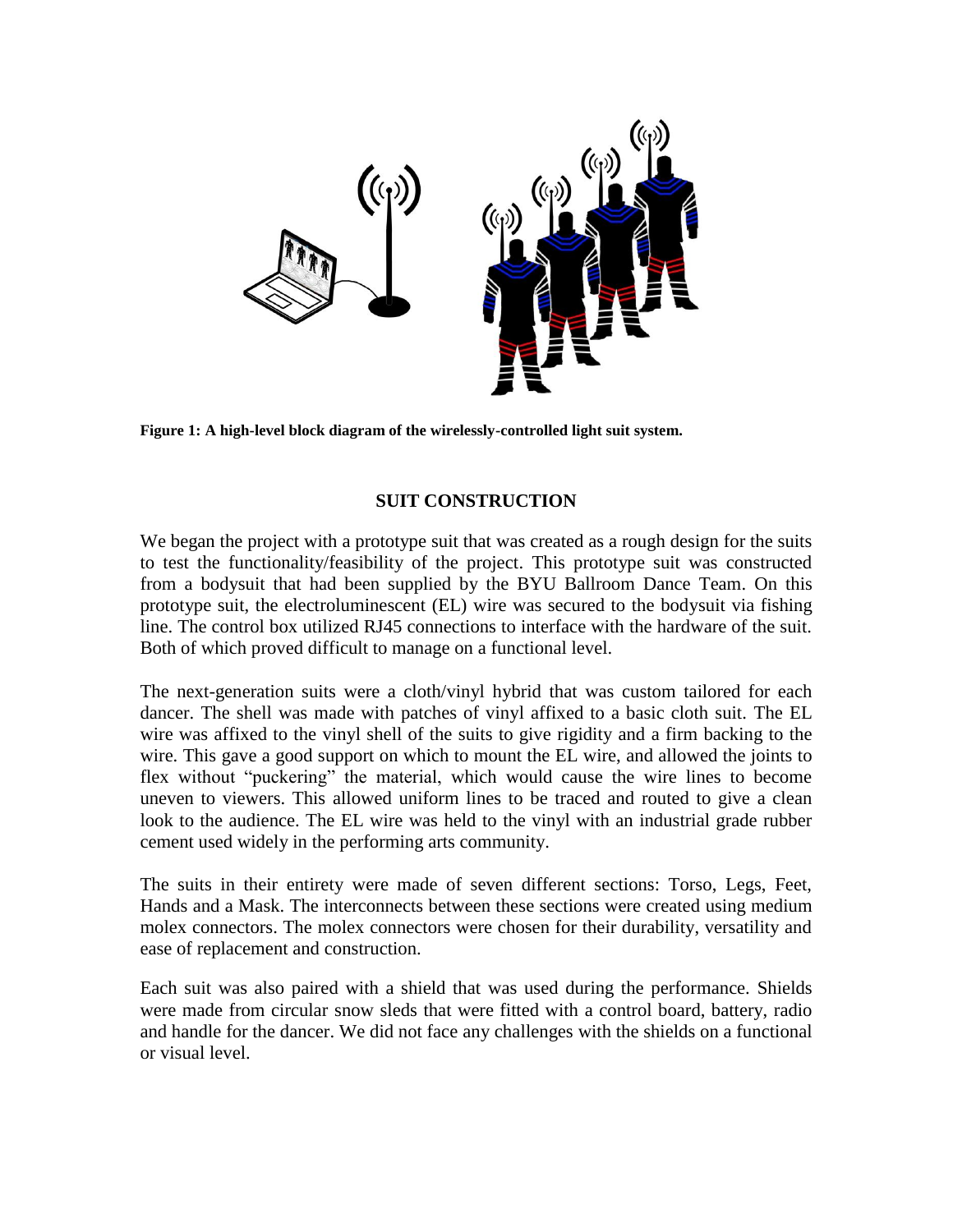

**Figure 2: An illustration of the controller box (left) and a block diagram showing the components (right).**

### **CONTROL BOX CONSTRUCTION & DESIGN**

<span id="page-2-0"></span>Each light suit included a light-control  $\&$  radio box. These boxes were encased in a cloth pocket on the back of each suit. These boxes consisted of 3 main features: power conversion, wireless control, and hardware encasement as illustrated in [Figure 2](#page-2-0).

Since the EL wire operates at a 120 volt AC 2kHz frequency, power conversion had to be done if a 12V DC battery was to be used as a power source. The EL wire we used was packaged and sold with a convenient inverter that converts 12V DC to the AC power needed to power the lights. Since the inverters require a load to operate correctly, we had to include a dummy load to keep the inverters from burnout if the lights were disconnected. This commonly happened when a connector failed, or a solder connection between jumper wire and the electroluminescent wire failed. The EL wire has two characteristics to its impedance: it is both capacitive and resistive. So by simply adding a shunt capacitor and resistor corresponding to 1 foot of EL wire, the inverters were prevented from shorting out if the EL wire load was lost.

The control box was also the means for the wireless control. Since the dancers would be moving in the suits, wireless control was the best plan. For reliability, the wireless control was best guarded in the control box mounted on the dancers back. However, radio wave attenuation from the dancers' bodies was a real problem. Experiments with antenna placement showed that a vertical configuration allowed the wireless radio to be maintained at a greater distance from the transmitter without dropping information packets and meet the 500 foot operation distance goal.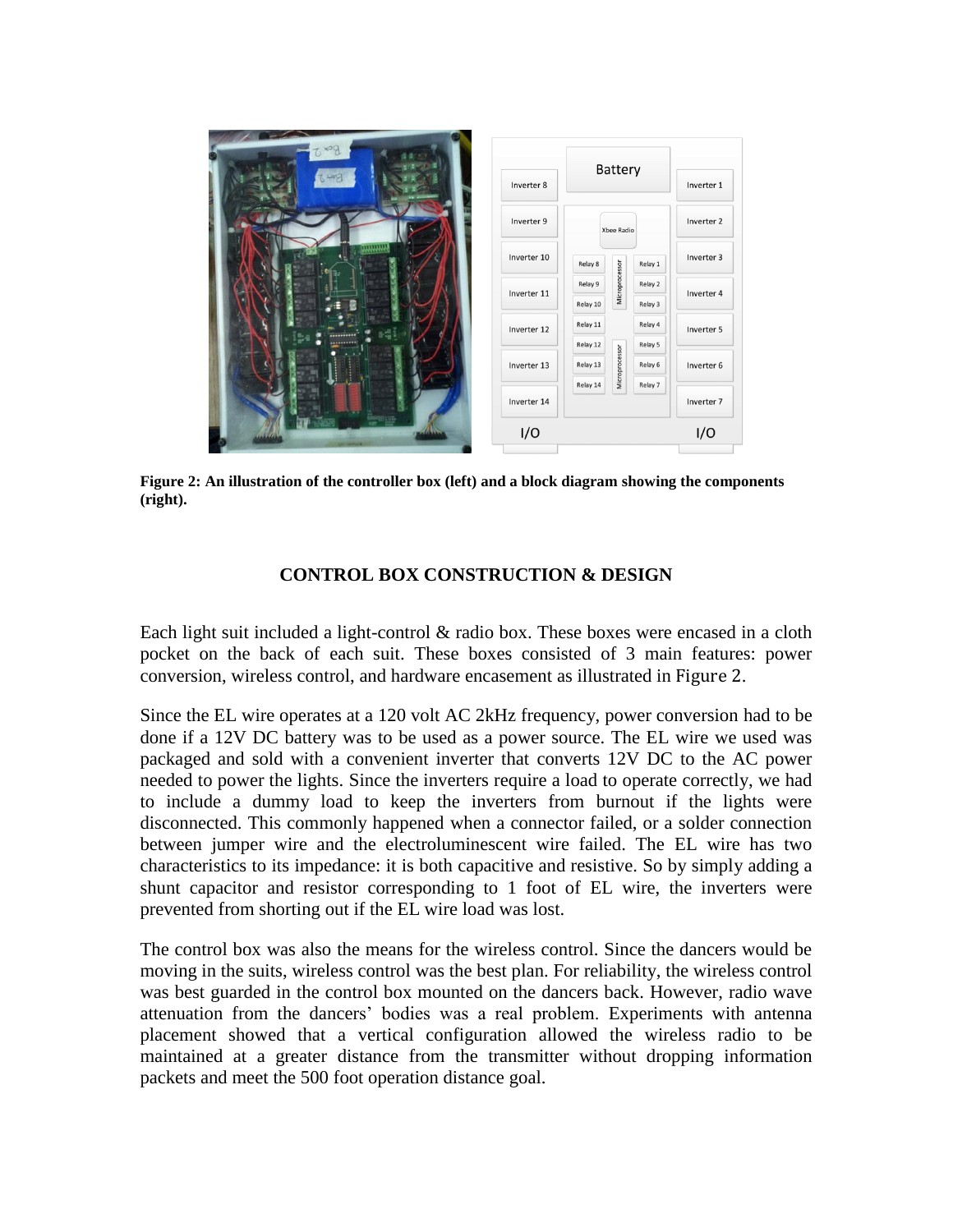The last use of the control box was to house all hardware other than the EL wire itself. In total, the control box housed: the battery, dummy loads, power inverters and control board with the wireless radio control module. The box was constructed out of high-grade polyurethane and was field-drop tested for strength. This was important due to the nature of the use: if the box were dropped or if a dancer fell on the box, it would need to protect the equipment.

#### **COMMUNICATIONS & SOFTWARE DEVELOPMENT**

Communication from the controlling computer to the dancers used the XBee radio system. Each suit had a total of two radios to receive the wireless control signals from the transmitter: one in the suit control box and the other in the shield. Each Xbee had two forms of identification: a unique 64-bit serial number and a 16-bit number that is assigned. We used the assigned 16-bit bit number to identify the target because it took less time. The devices and corresponding identification numbers are listed in [Table 1](#page-3-0). This allowed us to quickly see which suits corresponded to the commands that were being sent via the laptop.

| <b>Device</b> | <b>Identifier</b> # |
|---------------|---------------------|
| Suit 1        | 11                  |
| Suit 2        | 21                  |
| Suit 3        | 31                  |
| Suit 4        | 41                  |
| Shield 1      | 12                  |
| Shield 2      | 22                  |
| Shield 3      | 32                  |
| Shield 4      | 42.                 |

<span id="page-3-0"></span>**Table 1: Devices and radio identification addresses.**

We used the following as the backbone of the communications:

- XBee Pro Series 1 RF Chip Transmitter unit
- XBee Series 1 RF Chip Receiver unit
- 802.15.4 16-Channels Wireless Relay Controller Board
- USB Modem for XBee Pro Transmitter
- X-CTU Software: This provides the option to read and write XBee parameters, test Baud rate, set identification number and operating mode. These options allow us to configure the application and talk to the microcontroller board.
- Microsoft Visual Studio 2010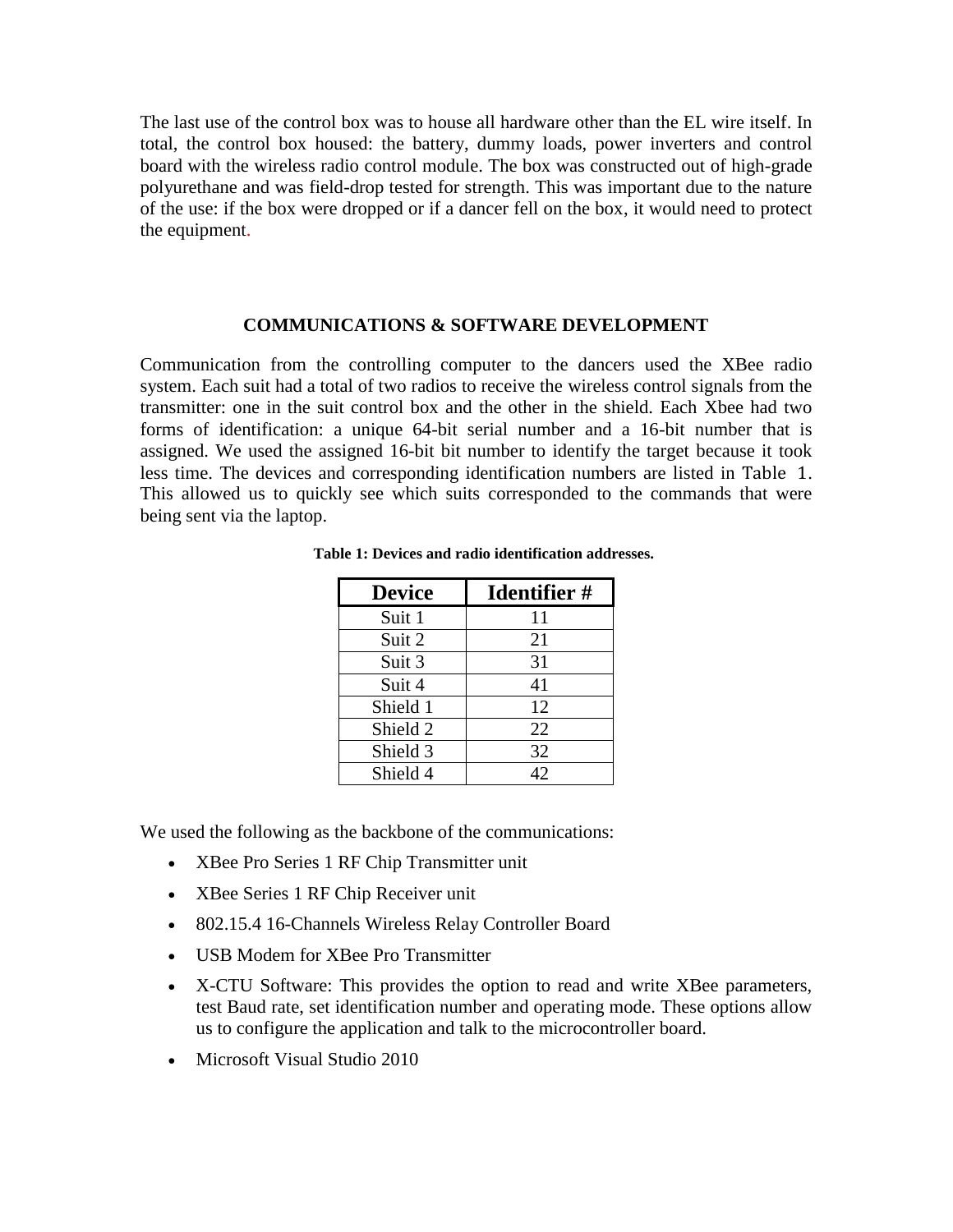

**Figure 3: The basic organization of the communication link.**

We used Visual Studio 2010/ Visual C# Express because it allowed us to create GUIs easily so that we could develop testing and performance application that could be used for both light sequence testing and debugging with all the suits and shields. It was also convenient because it was easier to send commands in the API mode of the transmitting software through the serial port.

The procedure we followed to develop the communications capability is as follows: We developed in C# the code that was communicating all API commands through the serial port of the host laptop to the transmitter. The code consisted of all the commands that we needed to specify which part of the suit to turn on and for how long. After we correctly configured the XBee chips and the modem to detect the right settings and port, the X-CTU software was opened to test the connection between the computer and the modem chip. There were a few parameters that needed to be checked to ensure that everything was configured properly. Under XB24 was selected in the Modem menu XBee 802.15.4 (10EC version) was selected in the Function Set. Next, "MY parameter" was set in the Network and Security menu folder, "My parameter" was the parameter that allowed us to use the 16-bit channel address. Another important configuration to check was the API. It needed to be set to "Enable" in the serial interfacing folder to "2-API ENABLE W/PPP". At this point the XBee was programmed with the commands found in the module manual. However, XBee Pro has one parameter that is different from the others: we set it to broadcast mode. We did this by setting the Destination Address Low to 'xFFFF'.

The API mode had to be used to send commands to specific boards. In this operating mode, API frames are sent which contain the commands to the listening XBee modules such as destination address (MY), which relay to turn on and off and a checksum. API frames start with the byte x7E. The next two byte structures indicate the length and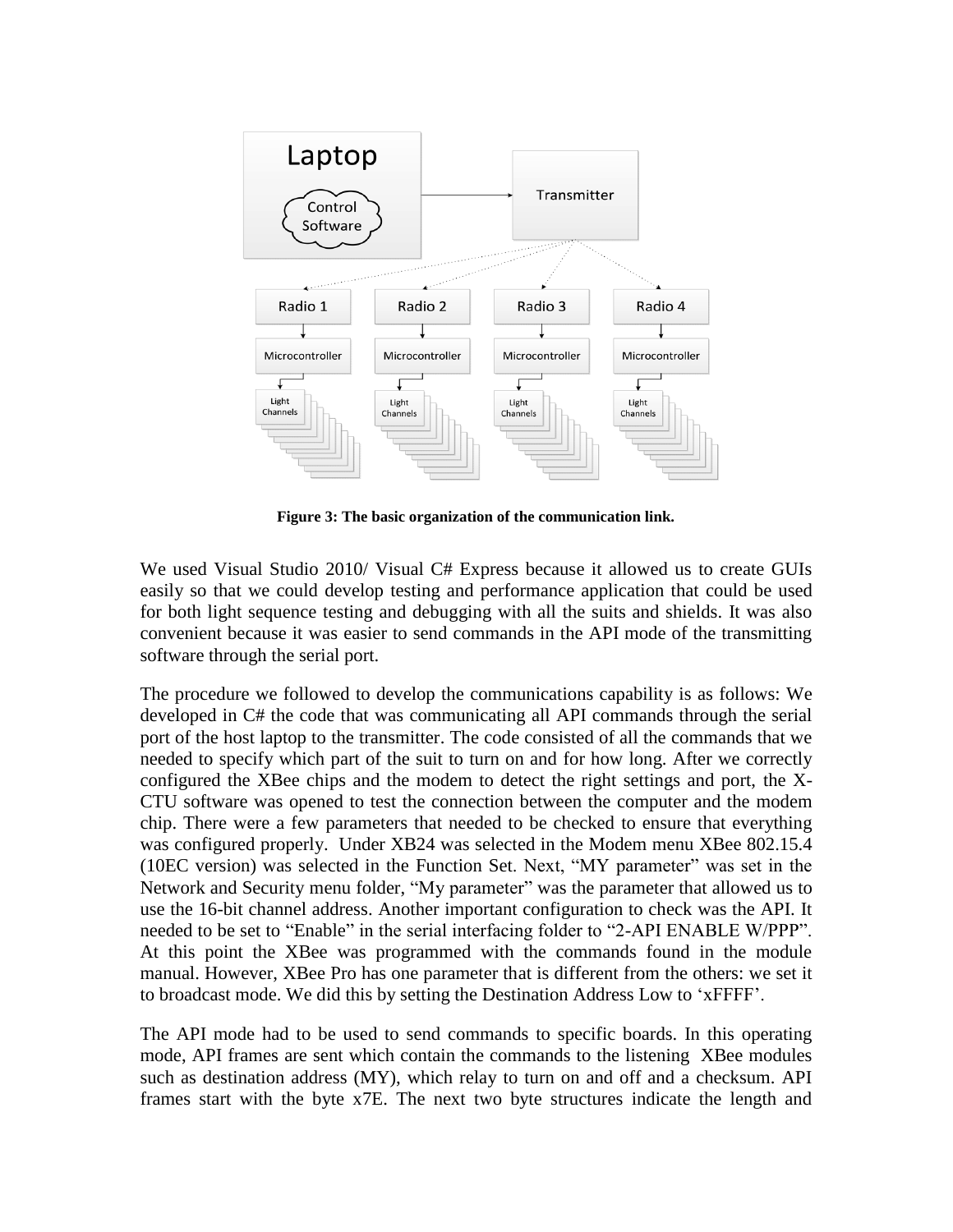contain the most significant and least significant byte indices i.e '0 7' translate as '8' bytes of information. Next comes the API identifier, which tells the modem XBee which API commands we want it to perform which usually is a 1 followed by a 0 so that no information is sent back to the XBee module. Then, we have the destination address of 2 bytes 0 (board or shield number i.e. 41 is suit 4) followed by a 0. Finally, we send the ProXR command to turn on a relay and the checksum command. The ProXR command to turn on a relay is '254 8' and to turn it off is '254 0'. The checksum command is used to check that the preceding bytes were sent correctly. The checksum is the difference between '255' (xFF) the sum of all the numbers after '126 0 7' (this ensures that the checksum always falls between 0 and 255).

API Frame Simplification

| <b>Start</b><br>Command | Length and $API$<br><b>LSB</b> | ID | <b>XBee</b><br>Module<br><b>Halt Bit</b> | Destination   Relay<br>Address | <b>Status</b> | Checksum  |
|-------------------------|--------------------------------|----|------------------------------------------|--------------------------------|---------------|-----------|
| 126                     | 0.7                            |    |                                          | 0410                           | 254 8/0       | $0 - 255$ |

Another important piece of the project was creating a way to send each command so that the desired choreography was displayed. We used a controller that read the choreography information, then interpreted the necessary relay commands, and relayed these commands to multiple relay boards to turn all relays on and off at the right time. Our program read in a text file with the following format:

|  |     | Minutes   Seconds   Milliseconds   Board Destination   Relay | Number | On/Off Relay State |
|--|-----|--------------------------------------------------------------|--------|--------------------|
|  | 500 | 4                                                            |        | 1/0                |

This says: after 1.5 seconds turn relay 4 on, and board 41 on. Doing this repeatedly in one text file makes the relay blink on and off every 1.5 seconds. The transmitting program itself actually read in the entire text file and made a series of events that began when the "Start Dancing" button was pressed in the GUI. The program ran through the chain of events until all commands had been sent. For the initial build of the dance sequence, the code was written on a line by line basis which required much "trial and error" to sync the light sequence with the music being played for the dance number.

As stated in the previous section, the program compiles the list of commands when the "start" button was pressed by the user. After the button was pressed and the music for the dance number began, the program began a loop that looked for the indicated time output from Windows Media Player to being executing the code. This time value was included at the beginning of the dance sequence, which reduces the chance of human error in starting the light sequence in the song.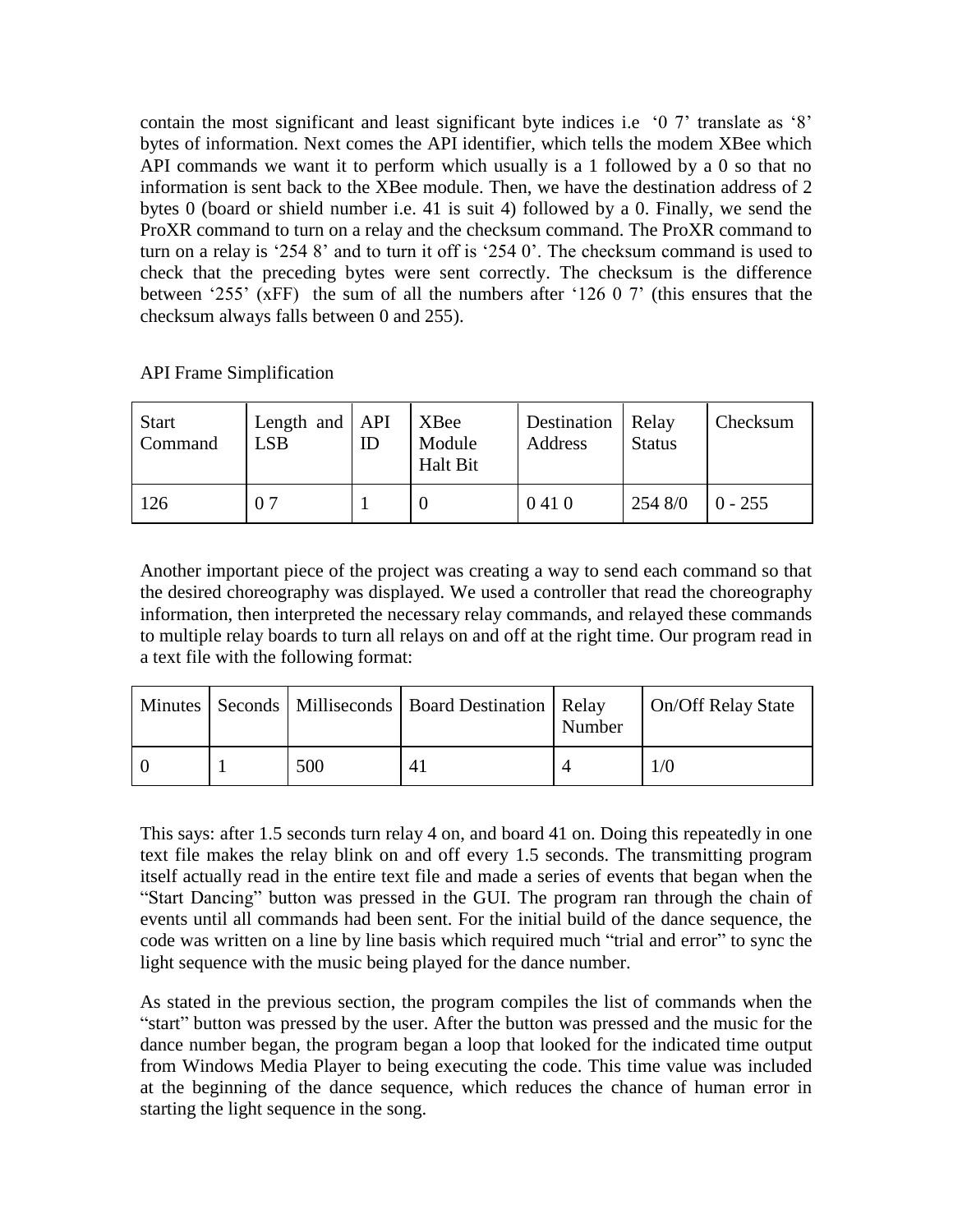## **CONCLUSION/LESSIONS LEARNED**

It goes without saying that we overcame many challenges during the project. Many of these were the result of inexperience with the technology and a lack of product testing time. The physical suits suffered the most in terms of flawed design and failures. The three most important issues impacting system performance were the following:

- First and foremost was the time needed to lay the wire on each suit. One team member was assigned to the construction of the suits and it was estimated that the required time to trace and lay routes on each suit was 30 hours, this does not include the interconnects between sections of the suit. This could be solved with a simpler wire design or the availability of more manpower.
- Second was the quick deterioration of the wire on the joints of the suit. The constant movement of the dancers resulted in the phosphor layer in the wire breaking down which caused a short to occur between the two conductors. This became very apparent after several practices with the Ballroom Dance Team. Since the project was fulfilled in a short time frame, we were not able to allocate the needed time to test for such failures. These failures were dealt with on a performance basis. It was estimated that 3 hours of repairs were made after each use of the suits in the performances. The EL wire used was not designed to take as much punishment as we intended it to withstand. A revised design that would keep the wire free from the joints would help solve this problem.
- The third major problem that was discovered with the suits carries over from the second problem. When the EL wire shorts, it causes the inverters in the control box to pull a high level of current. This forces the built-in circuit control in the battery to cut power and shut off the control board completely. Although this never occurred during initial performances, it was still considered a major problem that needed to be addressed. After extensive use, the suits began experiencing extensive failures. Although the EL wire can be replaced to provide greater longevity, the long-term solution requires a redesign of the control box and the control circuitry. Changing the wiring of the suit to include parallel wiring in the place of series would not only reduce the visual impact of a failure, it would also lessen the impact of a failed wire.

The flaws in the hardware were the most severe, and could only be resolved with a complete revision of the hardware itself, which for us was not an option. We did, however, face a critical error in the transmission system that was resolved after some critical thinking and a free app from the Android App Store. At several of our performances at smaller venues, it was visually apparent that not all of the instruction packets were being picked up by the radios in the suits. This was obvious because sections of the body would fail to light during portions of the performance. This was nothing that was "mission critical", but it proved to be an annoyance to us. At a final performance in our largest venue, we discovered that the suits would fail to receive any instructions if they were greater than 5 feet away from the transmitter (instead of the